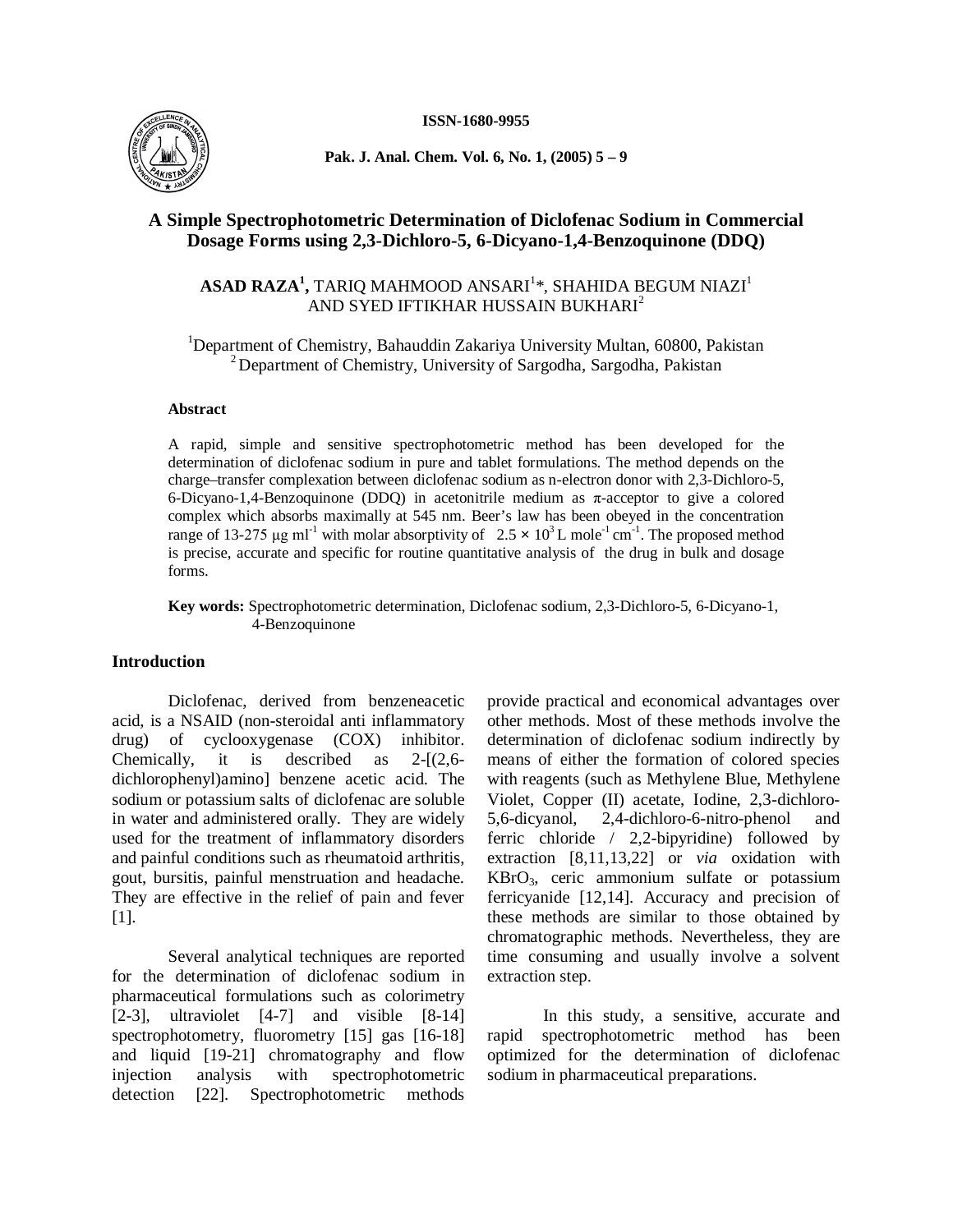# **Experimental** *Equipment*

All spectrophotometric measurements were carried out using a UV-VISIBLE spectrophotometer (Model U 1100 Hitachi, Japan) with quartz cells of 1 cm thickness.

#### *Chemicals and reagents*

All reagents and chemicals used were of Analytical Reagent Grade. Diclofenac sodium was supplied by BioFine pharmaceuticals (Pvt.) Ltd. Multan, Pakistan. Diclofenac Sodium tablets were purchased from the local market of Multan, Pakistan. Stock solution of diclofenac sodium was prepared by dissolving 100 mg powder in sufficient amount of methanol then diluted with acetonitrile (99.9%). Standard diclofenac sodium solutions were prepared from the stock solution by appropriate dilution with acetonitrile. 0.2 % solution of 2,3-Dichloro-5,6-Dicyano-1,4- Benzoquinone (DDQ) (*Fluka, Hong Kong)* was prepared in acetonitrile.

### *Proposed Procedure*

To different aliquots of diclofenac sodium  $(13-275 \mu g \text{ ml}^{-1}$ , final concentration) in 10 ml flask, add 1 ml 0.2% of 2,3-Dichloro-5,6-Dicyano-1,4-Benzoquinone (DDQ) solution. Keep the mixture for 5 minutes at room temperature  $(25\pm5)$ C). Make the volume upto the mark with acetonitrile. Measure the absorbance of the solution at 545 nm against the reagent blank.

## *Procedure for the assay of diclofenac sodium in pharmaceutical formulations*

Twenty tablets were accurately weighed and powdered. A portion equivalent to 100 mg of diclofenac sodium was stirred with 30 ml methanol. The residue was filtered with Whatman filter paper # 1 and washed with methanol. The filtrate and washings were diluted to 100 ml using acetonitrile. To 2 ml of this solution, 1 ml of 2,3- Dichloro-5,6-Dicyano-1,4-Benzoquinone (DDQ) solution was added. The reaction mixture was kept at room temperature (25 $\pm$ 5 °C) for 5 minutes. Final volume was made up to 100 ml with acetonitrile.

Absorbance measurements were made at 545 nm against reagent blank.

### **Results and Discussion**

Charge Transfer (CT) reaction has been widely studied recently. Many drugs are easy to determine by spectrophotometry based on colored Charge Transfer (CT) complexes formed with electron acceptors [23,24]. DDO is  $\pi$ -electron acceptors as a result of the strong electron withdrawing halo- and cyano- groups conjugated with the  $\pi$ - system [25,26]. This complex is formed by the lone pair of electron donated by the diclofenac sodium as *n-*donor and the charge transfer reagent as an electron acceptor, which a partial ionic bond  $(D^+ A^-)$  is assumed to be formed.



# *Optimization of Analytical Parameters Choice of solvent and absorption spectrum*

Different solvents have been tried in order to achieve maximum sensitivity and product stability. Dichloromethane, chloroform and 1,4 dioxane were suitable solvents for CT complexes. However, acetonitrile was the best solvent for DDQ complexes with respect to molar absorptivity and color stability. The complex formed between diclofenac sodium and DDQ reagent shows maximum absorption at 545 nm (Fig.1).



**Fig. 1.** Wavelength of maximum absorption of Diclofenac sodium-DDQ system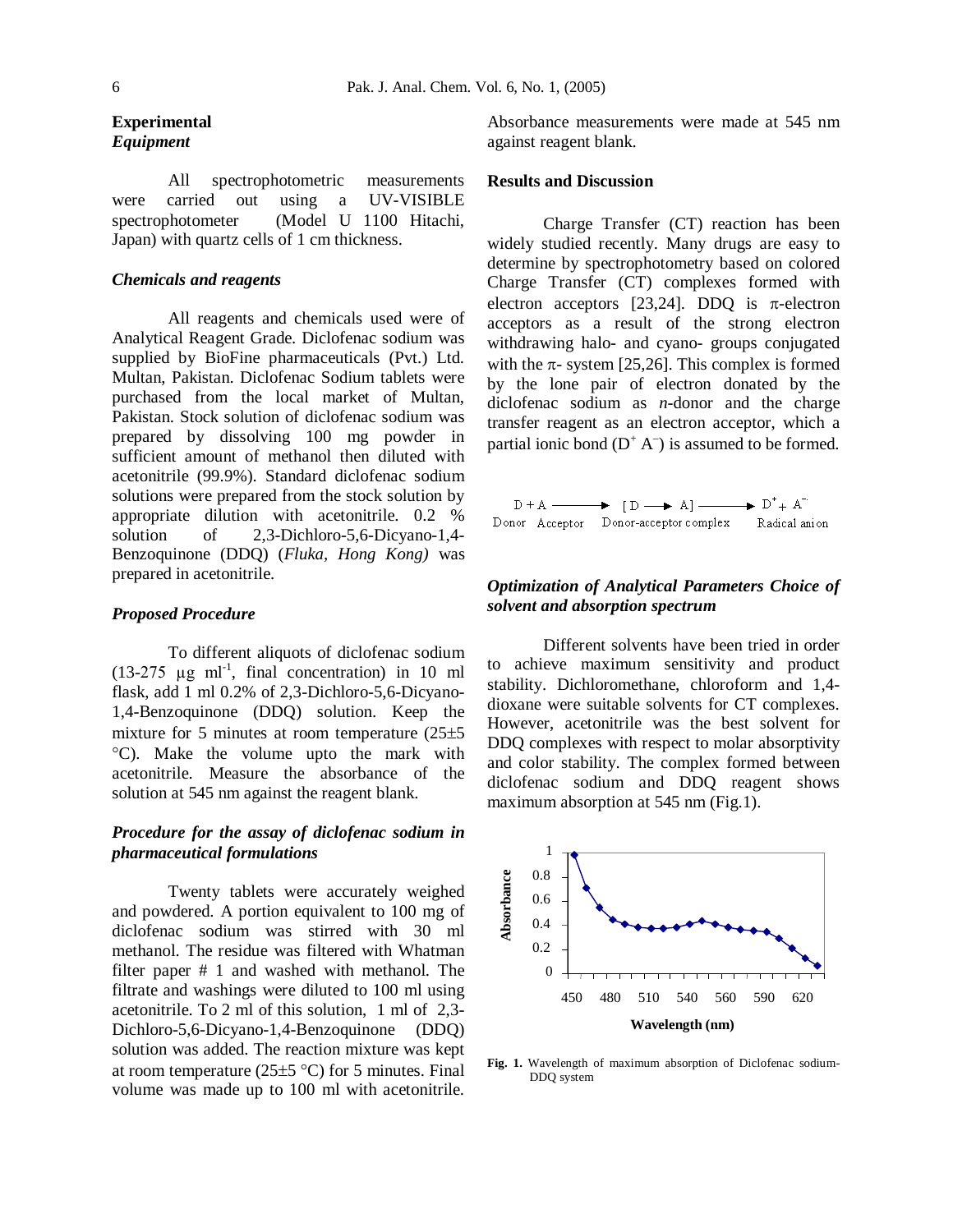#### *Stoichiometric Relationship*

The molar ratio of the complexes formed between the studied drug and DDQ reagent used was investigated by applying the molar ratio [27] and continuous variation Job's methods [28] using equimolar solutions of the drug and reagent. The result indicated that the complex was formed in the ratio of  $1:1$  (Fig.2). This finding supports that the interaction of the studied drug and the reagent takes place at only one site, which was the more sterically free terminal basic amino group.



**Fig. 2.** Stoichiometric ratio of the complex

## *Effect of temperature, reaction time, reagent concentration and color stability*

To optimize the reaction conditions different parameters such as temperature, reaction time, reagent concentration and color stability have been investigated. It was observed that the reaction occurred at room temperature  $(25\pm5~^{\circ}C)$ . The optimum reaction time to develop maximum color was found to be after five minutes at room temperature (Fig.3).



**Fig. 2.** Effect of time on color development

Effect of DDQ concentration on the color development was investigated. It was observed that absorbance increased with the addition of 0.2 % DDQ reagent. Absorbance remained constant after 1 ml of 0.2% DDQ reagent was added (Fig. 4) Therefore, 1 ml of 0.2% of DDQ reagent was chosen as the optimum in the procedure.



**Fig. 4.** Plot of Drug/Reagent Concentration ratio *vs* Absorbance

Developed color was stable up to three hours which was considered sufficient time to carry out a spectrophotometric determination. Beer's law was verified in the concentration range of 13-275  $\mu$ g mL<sup>-1</sup>.

### *Interference studies*

More than 99 % recovery of diclofenac sodium was obtained in the presence of possible excipients and other additives such as talc, lactose, starch, sodium starch glycolate, microcrystalline cellulose and magnesium stearate. Under the experimental conditions employed, to a known amount of drug (diclofenac sodium 30  $\mu$ g ml<sup>-1</sup>), excipients in different concentrations were added and analyzed. Results of the recovery analysis are presented in Table 1. Excipients up to the concentrations shown in the Table do not interfere with the assay. In addition, recoveries in most cases were 100% and the smaller values of standard deviation indicate the good precision of the method.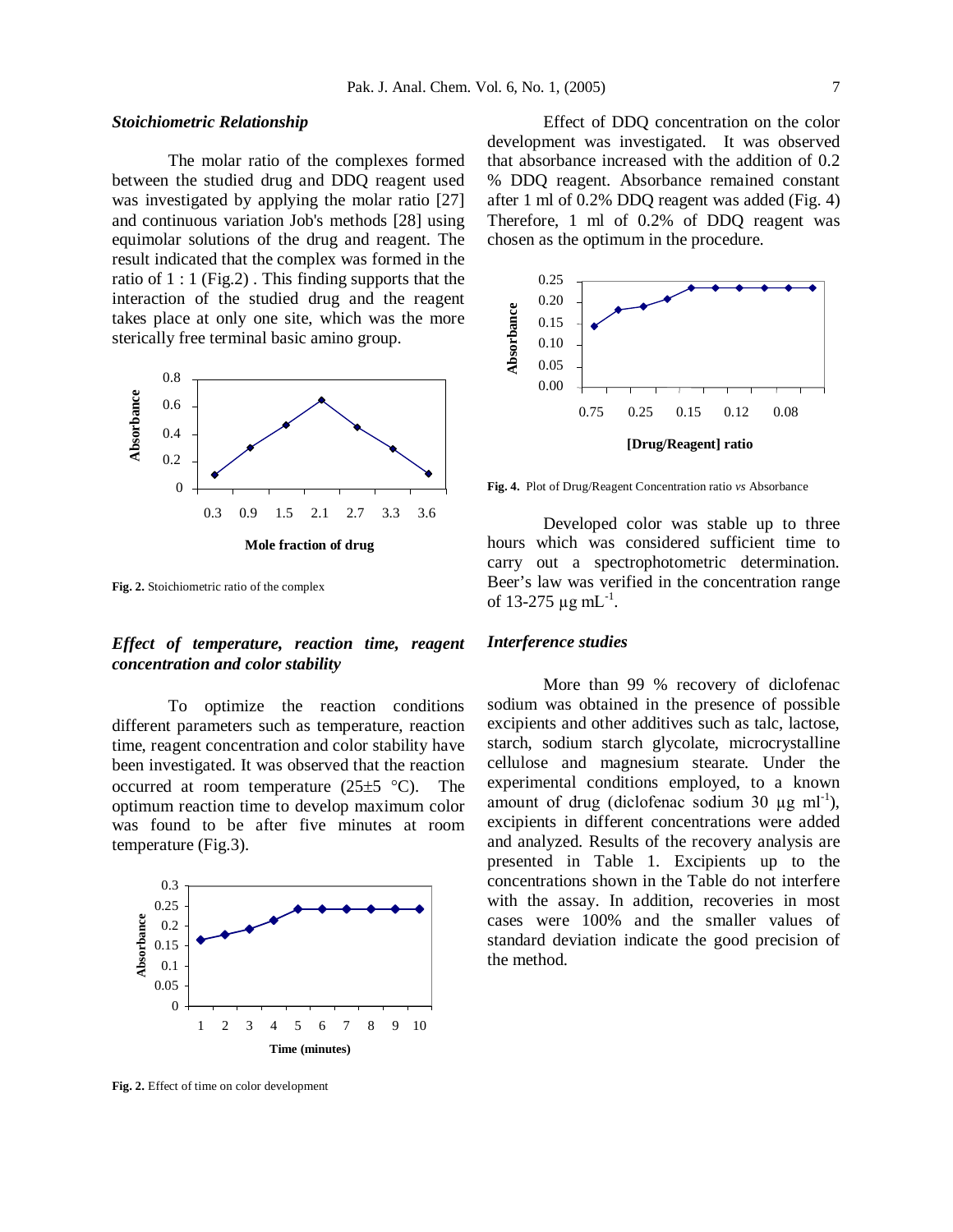| <b>Excipients</b>          | Amount<br>taken<br>$(\mu g \text{ ml}^{-1})$ | % Recovery<br>$+ s (n = 5)$ |
|----------------------------|----------------------------------------------|-----------------------------|
| Talc                       | 50                                           | $99.64 + 0.82$              |
| Microcrystalline cellulose | 300                                          | $101.32 + 0.75$             |
| Sodium starch glycolate    | 100                                          | $100.84 + 0.66$             |
| Glucose                    | 100                                          | $99.21 + 0.56$              |
| Lactose                    | 300                                          | $100.2 + 0.52$              |
| <b>Magnesium Stearate</b>  | 50                                           | $98.2 + 0.57$               |
| Starch                     | 200                                          | $100.02 + 0.75$             |
|                            |                                              |                             |

**Table - 1.** Determination of diclofenac sodium in the presence of excipients

*Optical characteristics and validation of the method*

Optical characteristics and statistical data for the regression equation of the proposed method are given in Table 3. Commercial formulations were successfully analyzed for diclofenac sodium by proposed method and compared with reference method [29] (Table 2). The calculated student's ttest values and F-test values did not exceed the theoretical values, which indicate the absence of any difference between the methods compared. The proposed method gives good results for diclofenac sodium in pure and pharmaceutical formulations.

**Table -2**. Optical characteristics and statistical data for the regression equation of the proposed method

| <b>Parameters</b>                                           | <b>Values</b>        |
|-------------------------------------------------------------|----------------------|
| $\lambda_{max}$                                             | 545 nm               |
| Beer's law limit $(\mu g \text{ ml}^{-1})$                  | 13-275               |
| Molar absorptivity (L mole <sup>-1</sup> cm <sup>-1</sup> ) | $2.5 \times 10^{3}$  |
| Sandell's sensitivity ( $\mu$ g cm <sup>-2</sup> )          | $1.2 \times 10^{-1}$ |
| Regression equation $(Y^*)$                                 |                      |
| Slope(b)                                                    | $8.1 \times 10^{-3}$ |
| Intercept $(a)$                                             | $1.4 \times 10^{-3}$ |
| Correlation coefficient (r)                                 | 0.999                |
| Relative Standard Deviation** (%)                           | 0.652                |
| Limit of Detection $(\mu g \text{ ml}^{-1})$                | 11.08                |
| Limit of Quantification ( $\mu$ g ml <sup>-1</sup> )        | 36.56                |

 $Y^* = a + bC$ 

Where C is the concentration of analyte ( $\mu$ g ml<sup>-1</sup>) and Y is absorbance unit.<br>\*\*  $=$ 

Calculated from five determinations

### *Applicability of the method*

The proposed method is successfully applied for the determination of diclofenac sodium in pure and in pharmaceutical dosage forms and results are compared statistically with reference method [29] as shown in Table 3. Percent recovery of diclofenac sodium in the presence of excipients is more than 98 % with standard deviation values in the range of  $0.52 - 0.82$ , which indicates that the method is precise and accurate. The precision and accuracy of the method was further compared statistically using Student's t-test and variance ratio F-test. At a 95% confidence level, the calculated tvalues and F-values do not exceed the tabulated values.

**Table - 3.** Determination of diclofenac sodium formulations by the proposed and reference method [29].

| <b>Formulation</b>   | <b>Proposed</b><br>method |      | <b>Reference</b><br>method |      | t-test | <b>F-test</b> |
|----------------------|---------------------------|------|----------------------------|------|--------|---------------|
|                      | *Recovery                 | RSD  | <b>Recovery</b>            | RSD  |        |               |
| (Tablets)            | (%)                       | (% ) | $*(\%)$                    | (5)  |        |               |
|                      |                           |      |                            |      |        |               |
| Dyclo                | 91                        | 0.71 | 100.25                     | 0.49 | 0.668  | 2.125         |
| Volmax               | 100.05                    | 0.66 | 101.14                     | 0.37 | 0.412  | 3.021         |
| Dicloran             | 99.86                     | 0.68 | 100.09                     | 0.47 | 0.872  | 2.194         |
| Diclokalium          | 99.23                     | 0.52 | 99.97                      | 0.45 | 0.623  | 3.121         |
| Diclorep             | 101.25                    | 0.61 | 100.63                     | 0.58 | 0.525  | 2.192         |
|                      |                           |      |                            |      |        |               |
| ( <i>Injection</i> ) |                           |      |                            |      |        |               |
| Dyclo                | 100.65                    | 0.48 | 101.24                     | 0.67 | 0.628  | 4.18          |
| Diclodyn             | 98.67                     | 0.51 | 100.89                     | 0.73 | 0.596  | 3.98          |
| Diacron              | 99.48                     | 0.49 | 98.78                      | 0.66 | 0.642  | 4.55          |

\*Average of 3 independent analyses

#### **Conclusion**

The proposed spectrophotometric method is simple, rapid, accurate, precise and economical for the routine analysis of diclofenac sodium in pharmaceutical quality control laboratories. The method is statistically valid. The color reaction does not require stringent conditions like temperature and pH. The color is stable up to three hours, which is sufficient time for an analytical chemist to perform analysis. Proposed method is also applicable for determination of diclofenac potassium salts.